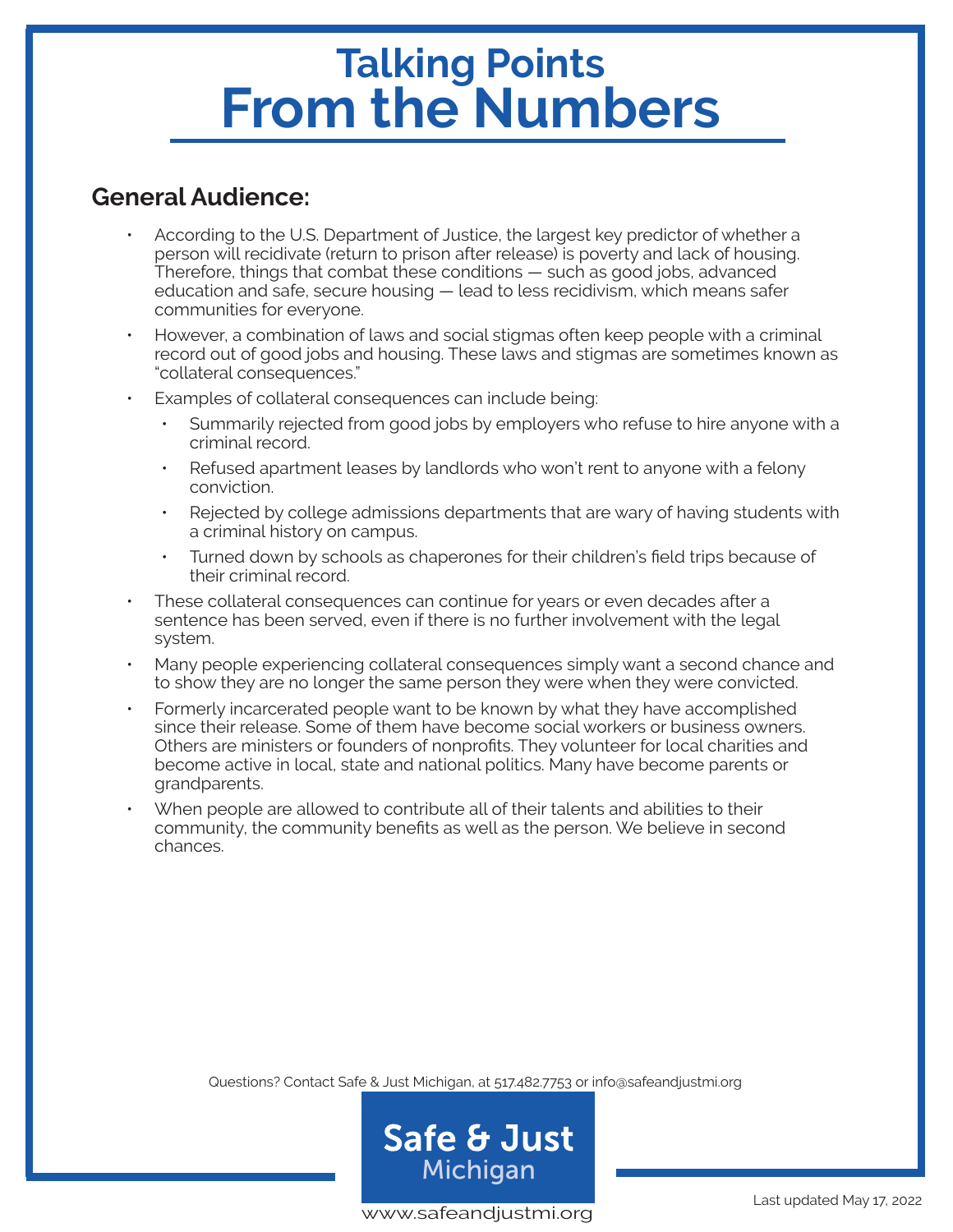# **Talking Points From the Numbers**

### **Business Community:**

- It's no secret that hiring managers and entrepreneurs are looking everywhere for good employees. The "great resignation," the pandemic and increased job opportunities have led to workers leaving jobs in record numbers — and left companies scrambling to fill the void.
- At the same time, many companies utterly refuse to hire anyone who has a criminal record, especially a felony.
- However, studies of U.S. Army service members and from the American Civil Liberties Union and the human resources organization SHRM, among others, have found that formerly incarcerated people can be among the most reliable workers available.
- At the same time, new laws in Michigan are making it possible for formerly incarcerated people to obtain professional and occupational licenses that once were out of reach for them, such as those needed to work in carpentry, cosmetology, real estate and other lines of work.
- "Second chance hiring" or the practice of giving justice-involved people an opportunity to demonstrate they are able and enthusiastic employees — can be a lifeline to businesses that have found it difficult to find and keep people on the job.
- Second chance hiring also improves local economies by providing good jobs to a pool of people who have struggled to find any job at all — a 2018 study found the unemployment rate for formerly incarcerated people hovers around 27 percent, and that was before the pandemic.
- For these reasons, the business community stands to benefit from taking a leading role in helping formerly incarcerated people reintegrate into their communities.

### **Faith Communities:**

- Most if not all faith traditions hold redemption and second chances to be core values.
- Congregations are already intrinsically involved in their communities, from holding regular worship services to hosting soup kitchens, day or overnight shelters for unhoused people, providing counseling for people struggling with substance use issues or mental health concerns and more.
- Many faith communities are also active inside prisons, providing people who are incarcerated with an avenue for personal growth, teaching responsibility and accountability and providing them with a place to seek out companionship, understanding and compassion once they return to their community.
- By helping to meet the spiritual needs of formerly incarcerated people, faith communities are helping to curb recidivism. A recent study found that the closer a person released from prison adhered to a faith community, the less likely they were to return to prison.
- Churches, mosques, synagogues, temples and other communities of faith can play an integral part in helping people become fully contributing members of their community, which in turn makes their neighborhoods safer for everyone.

Questions? Contact Safe & Just Michigan, at 517.482.7753 or info@safeandjustmi.org



www.safeandjustmi.org<br>www.safeandjustmi.org